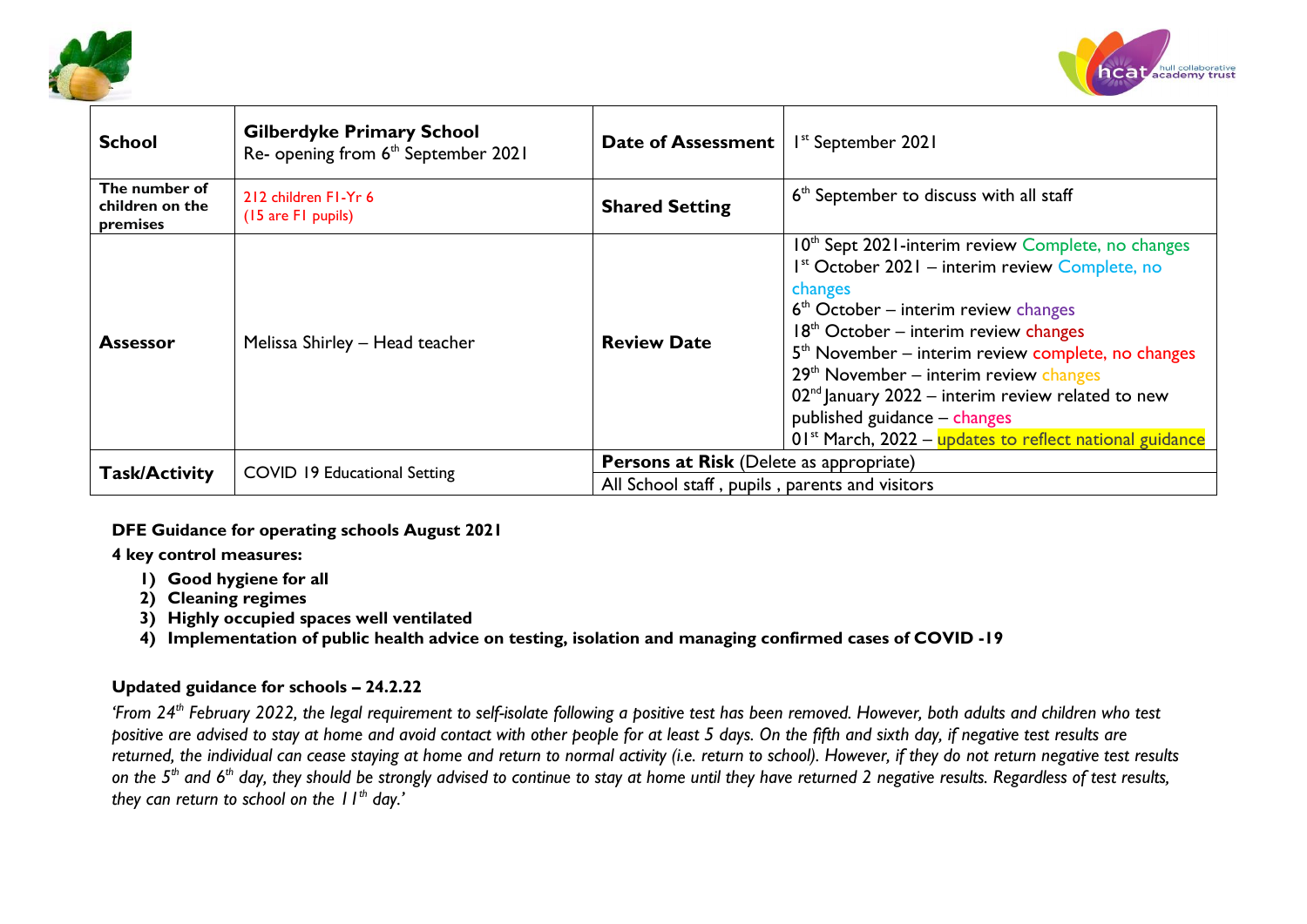| <b>Hazard</b>                                                                                                  |                                           | <b>Before Control</b>                     |                                                            |                                                                                                                                                                                                                                                               |                                                                                                                                                                                                                                                                                                                                                                                                                                                                                                                                                                                                                                                                                                                                                                                                                                                                                                                                                                                                                                                                                                                                                                                                                                                                                                                                                                                                                   |                                                                     | <b>After Control</b>                                                |                                                                                                |
|----------------------------------------------------------------------------------------------------------------|-------------------------------------------|-------------------------------------------|------------------------------------------------------------|---------------------------------------------------------------------------------------------------------------------------------------------------------------------------------------------------------------------------------------------------------------|-------------------------------------------------------------------------------------------------------------------------------------------------------------------------------------------------------------------------------------------------------------------------------------------------------------------------------------------------------------------------------------------------------------------------------------------------------------------------------------------------------------------------------------------------------------------------------------------------------------------------------------------------------------------------------------------------------------------------------------------------------------------------------------------------------------------------------------------------------------------------------------------------------------------------------------------------------------------------------------------------------------------------------------------------------------------------------------------------------------------------------------------------------------------------------------------------------------------------------------------------------------------------------------------------------------------------------------------------------------------------------------------------------------------|---------------------------------------------------------------------|---------------------------------------------------------------------|------------------------------------------------------------------------------------------------|
| <b>Identified</b><br>P=Probability                                                                             |                                           | <b>Measure</b>                            |                                                            | Academy                                                                                                                                                                                                                                                       |                                                                                                                                                                                                                                                                                                                                                                                                                                                                                                                                                                                                                                                                                                                                                                                                                                                                                                                                                                                                                                                                                                                                                                                                                                                                                                                                                                                                                   |                                                                     | <b>Measure</b>                                                      |                                                                                                |
| $l =$ Impact                                                                                                   | P                                         |                                           | <b>Risk</b>                                                | <b>Trust</b><br>Control                                                                                                                                                                                                                                       | <b>School Specific Measures</b>                                                                                                                                                                                                                                                                                                                                                                                                                                                                                                                                                                                                                                                                                                                                                                                                                                                                                                                                                                                                                                                                                                                                                                                                                                                                                                                                                                                   | P                                                                   | п                                                                   | <b>Risk</b>                                                                                    |
| <b>Area of Risk</b>                                                                                            |                                           |                                           | Rating                                                     |                                                                                                                                                                                                                                                               |                                                                                                                                                                                                                                                                                                                                                                                                                                                                                                                                                                                                                                                                                                                                                                                                                                                                                                                                                                                                                                                                                                                                                                                                                                                                                                                                                                                                                   |                                                                     |                                                                     | Rating                                                                                         |
|                                                                                                                |                                           |                                           |                                                            |                                                                                                                                                                                                                                                               |                                                                                                                                                                                                                                                                                                                                                                                                                                                                                                                                                                                                                                                                                                                                                                                                                                                                                                                                                                                                                                                                                                                                                                                                                                                                                                                                                                                                                   |                                                                     |                                                                     |                                                                                                |
| <b>Infection risk</b><br>оf<br>contracting<br>COVID 19 by<br>coming into<br>contact with<br>a positive<br>case | <b>TBC</b><br>using<br>grid<br>below<br>4 | <b>TBC</b><br>using<br>grid<br>below<br>5 | $P \times I$<br><b>TBC</b><br>using<br>grid<br>below<br>20 | <b>Measures</b><br><b>System of</b><br>controls -<br>Point 3 and<br>$\overline{4}$<br>Lateral flow<br>testing in place<br>for all staff and<br>regular<br>volunteers<br>Circulation of<br>Public Health<br>documentation<br>and<br>procedures to<br>community | Twice weekly timetable of LFD Tests for staff to continue until<br>end of September in first instance - Sunday/Monday am and<br>Weds/ Thurs am (call MS if positive)- system in place for<br>recording and reporting and timetable for distribution of tests.<br>Staff have all completed briefing session on return 6 <sup>th</sup> Sept.<br>MS Lead and BS Covid Admin Lead<br>Regular newsletter giving guidance to parents on latest advice re<br>isolation - LA Update /public health document for parents<br>Tracking of pupils' attendance - see flow chart (BS/JB Lead) and<br>isolation if families been on holiday abroad to red destination.<br>Updated letter informing of changes to isolation period for<br>positive cases; lateral flow testing for pupils prior to returning<br>Out of hours contact distributed to all staff and parents to report any<br>COVID related issues or cases and appropriate advice given. NHS now<br>responsible for track and trace<br>Suspected case in school - see COVID 19 guidance (August 21)<br>Isolation room to remain (well-being room).<br>NO Longer need to isolate siblings<br>$\bullet$<br>One person to remain and accompany child (staff member<br>debriefed and action determined)<br>Staff member, Child or volunteer tests positive - isolate 10 days<br>Jan: 7 day isolation and return on day 8 subject to two negative<br>lateral flow tests. | <b>TBC</b><br>using<br>grid<br>below<br>$\mathbf{2}$<br>1.3.22<br>3 | <b>TBC</b><br>using<br>grid<br>below<br>4<br>1.3.22<br>$\mathbf{2}$ | $P \times I$<br><b>TBC</b><br>using<br>grid<br>below<br>$\bf{8}$<br>1.3.22<br>$\boldsymbol{6}$ |
|                                                                                                                |                                           |                                           |                                                            |                                                                                                                                                                                                                                                               | Close contacts do not need to isolate but advised to seek PCR<br>If staff member tests positive on LFD - advice to isolate and<br>seek PCR test. If PCR negative within 2 days of LFD this<br>overrides and can return to work.                                                                                                                                                                                                                                                                                                                                                                                                                                                                                                                                                                                                                                                                                                                                                                                                                                                                                                                                                                                                                                                                                                                                                                                   |                                                                     |                                                                     |                                                                                                |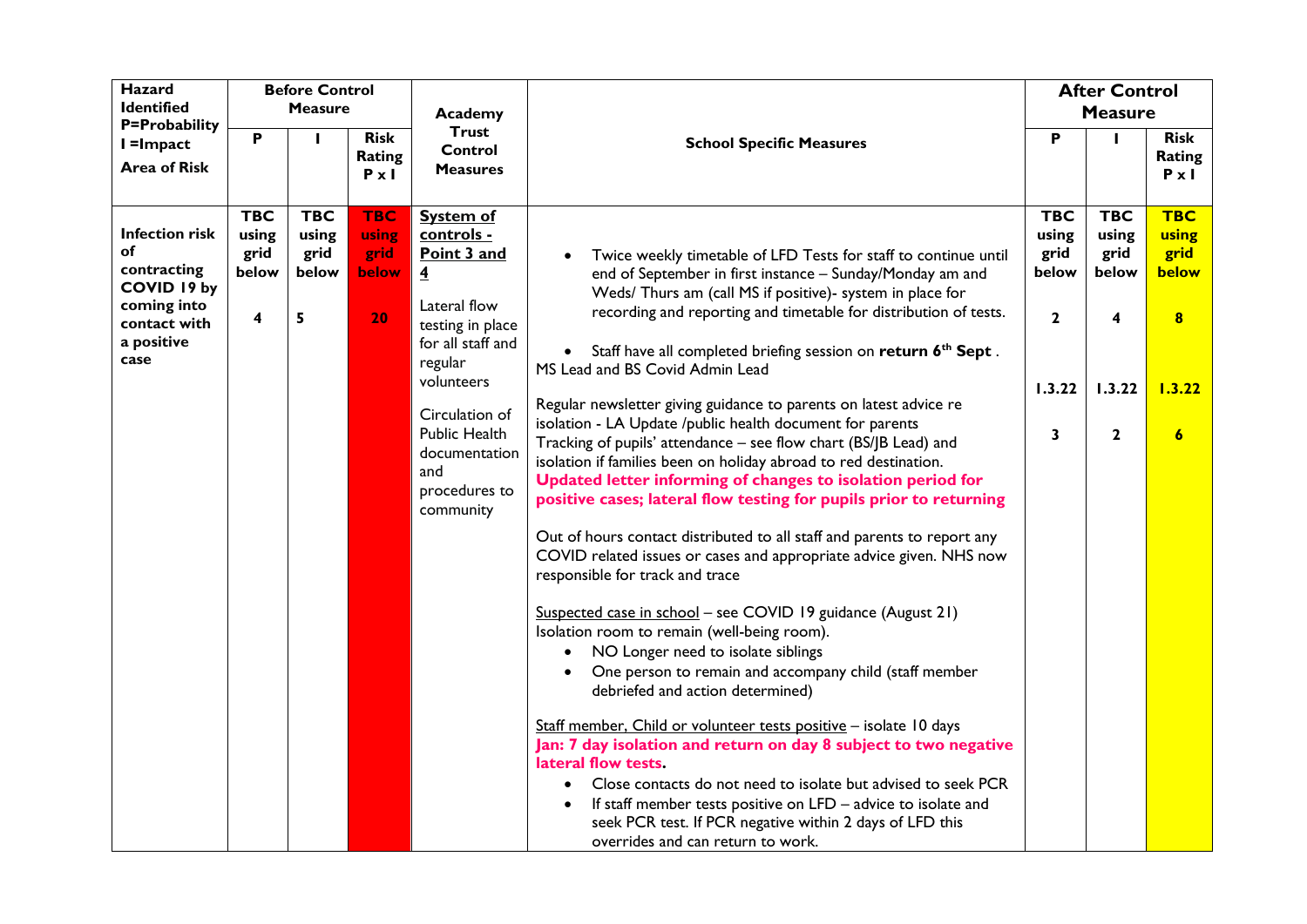| Hazard<br><b>Identified</b><br>P=Probability                                                                 |              | <b>Before Control</b><br><b>Measure</b> |                                       | Academy                                                                                               |                                                                                                                                                                                                                                                                                                                                                                                                                                                                                                                                                                                                                                                                                                                                                                                                                                                                                                                                                                                                                                                                                   |   | <b>After Control</b><br><b>Measure</b> |                                       |
|--------------------------------------------------------------------------------------------------------------|--------------|-----------------------------------------|---------------------------------------|-------------------------------------------------------------------------------------------------------|-----------------------------------------------------------------------------------------------------------------------------------------------------------------------------------------------------------------------------------------------------------------------------------------------------------------------------------------------------------------------------------------------------------------------------------------------------------------------------------------------------------------------------------------------------------------------------------------------------------------------------------------------------------------------------------------------------------------------------------------------------------------------------------------------------------------------------------------------------------------------------------------------------------------------------------------------------------------------------------------------------------------------------------------------------------------------------------|---|----------------------------------------|---------------------------------------|
| I =Impact<br><b>Area of Risk</b>                                                                             | P            |                                         | <b>Risk</b><br>Rating<br>$P \times I$ | <b>Trust</b><br><b>Control</b><br><b>Measures</b>                                                     | <b>School Specific Measures</b>                                                                                                                                                                                                                                                                                                                                                                                                                                                                                                                                                                                                                                                                                                                                                                                                                                                                                                                                                                                                                                                   | P | п                                      | <b>Risk</b><br>Rating<br>$P \times I$ |
| <b>Infection</b><br><b>Risk of</b><br>contracting<br>Covid 19<br>from<br>travelling to<br>and from<br>school | $\mathbf{I}$ | 4                                       | 12                                    | Signage and<br>social distance<br>measures in<br>place for<br>arrival and<br>collection of<br>pupils. | Visitors to site: Visitors will only be admitted with prior arrangement.<br>For track and trace purposes their details will be kept for 21<br>$\bullet$<br>days (on inventory system).<br>Admin precautions and procedures when re-entering and<br>leaving the site will apply (hand sanitising, wiping of pen if used).<br>Visitors to continue with mask wearing inside the building in<br>communal areas.<br>6 <sup>th</sup> October - Y6 Eagles class to form own bubble due to over 10% cases<br>18 <sup>th</sup> October - Y6 able to reintegrate with rest of school - cases less than 10%<br>I <sup>st</sup> March - Staff and pupils advised to isolate for 5 days - clear<br>LFT on days 5 and 6 consecutively $=$ return to school<br>Staffing present outside at start and end of day (EWB) and SLT<br>$\bullet$<br>from $8:45$ am<br>One- way system remains in place outside of the building<br>Children to have hands sanitised on entry and exit<br><b>Entry/exit arrangements and times:</b><br>• FI (morning): $8.45 - 11.45$ am (afternoon): $12.30 - 3.30$ pm |   | 4                                      | 4                                     |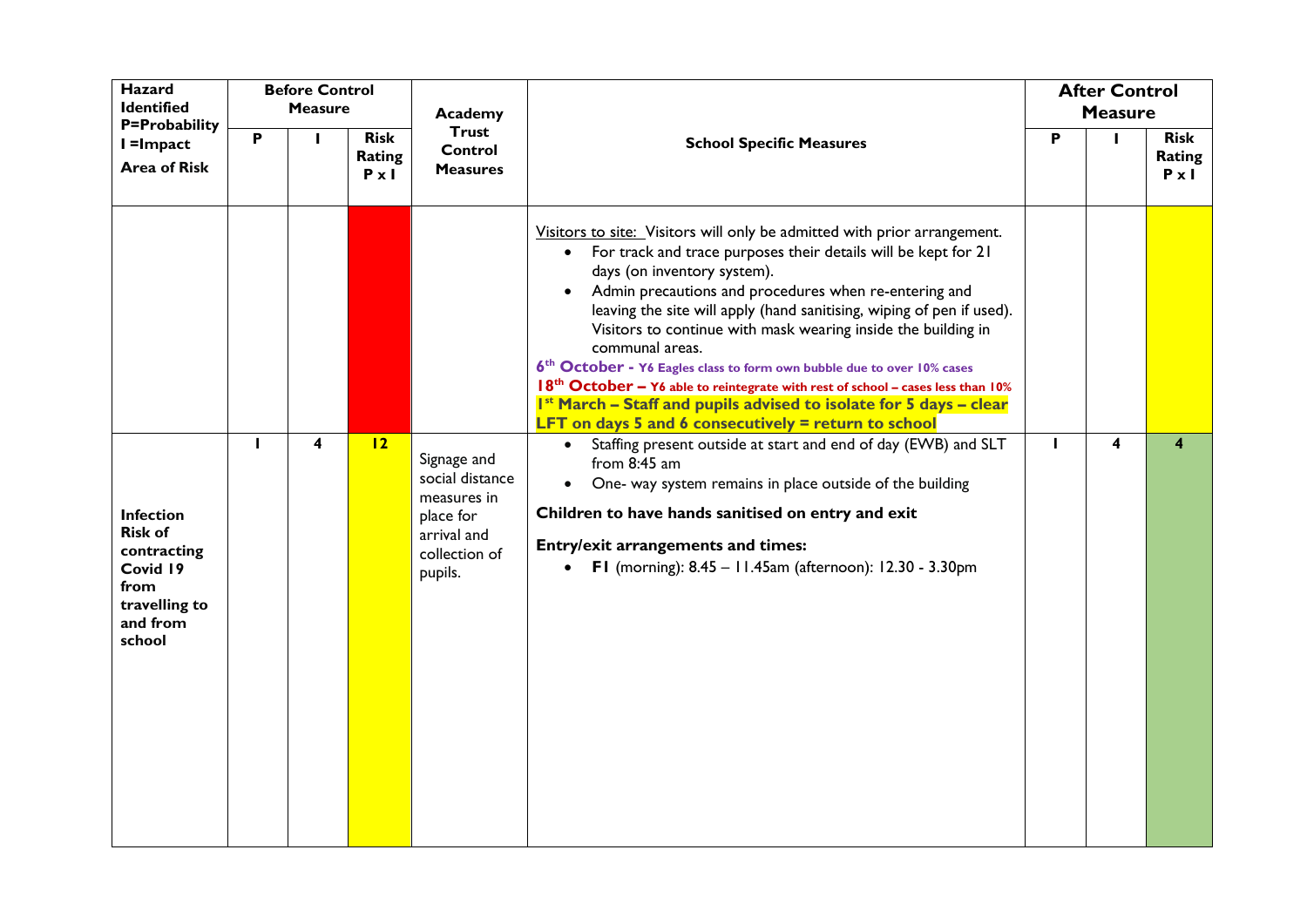| Hazard<br><b>Identified</b>                                    |   | <b>Before Control</b><br><b>Measure</b> |                                       | Academy                                      |                                                                       |                                      |                             |                                                                                                       |                                                                                                                       |   | <b>After Control</b><br><b>Measure</b> |                                       |
|----------------------------------------------------------------|---|-----------------------------------------|---------------------------------------|----------------------------------------------|-----------------------------------------------------------------------|--------------------------------------|-----------------------------|-------------------------------------------------------------------------------------------------------|-----------------------------------------------------------------------------------------------------------------------|---|----------------------------------------|---------------------------------------|
| <b>P=Probability</b><br>I =Impact<br><b>Area of Risk</b>       | P |                                         | <b>Risk</b><br>Rating<br>$P \times I$ | <b>Trust</b><br>Control<br><b>Measures</b>   |                                                                       |                                      |                             | <b>School Specific Measures</b>                                                                       |                                                                                                                       | P | $\mathbf{I}$                           | <b>Risk</b><br>Rating<br>$P \times I$ |
|                                                                |   |                                         |                                       |                                              | <b>Bubble</b><br>(Yr Gp/Classes)                                      | Drop-off<br>Window                   | <b>Collection</b><br>window | <b>Entrance/exit</b><br><b>Door</b>                                                                   | <b>Additional</b><br>information                                                                                      |   |                                        |                                       |
|                                                                |   |                                         |                                       | No parents to<br>enter the                   | Years 5 & 6<br>(Ospreys & Eagles)                                     | <b>Between</b><br>8.45 and<br>9.00am | Between 3.15<br>and 3.30pm  | Separate classroom<br>doors accessed from<br>footpath                                                 | We encourage<br>Y5/6 pupils to<br>enter the site<br>independently.                                                    |   |                                        |                                       |
|                                                                |   |                                         |                                       | school building<br>without an<br>appointment | Years 3, 4 & 5<br>(Falcons & Kestrels)                                | <b>Between</b><br>8.45 and<br>9.00am | Between 3.15<br>and 3.30pm  | Falcons: classroom door<br>from playground<br>Kestrels: access door<br>from car park                  |                                                                                                                       |   |                                        |                                       |
|                                                                |   |                                         |                                       |                                              | Years   & 2<br>(Kingfishers, Finches<br>& Starlings)                  | <b>Between</b><br>8.45 and<br>9.00am | Between 3.15<br>and 3.30pm  | Separate classroom<br>doors accessed from<br>playground.                                              |                                                                                                                       |   |                                        |                                       |
|                                                                |   |                                         |                                       |                                              | <b>EYFS</b><br>(Wrens & Robins)                                       | <b>Between</b><br>8.45 and<br>9.00am | Between 3.15<br>and 3.30pm  | Arrival: Door end of<br>footpath<br>Collection: side door of<br><b>EYFS</b> building on<br>playground | <b>Please collect</b><br><b>EYFS</b> pupils as<br>near to 3.15pm as<br>possible.                                      |   |                                        |                                       |
|                                                                |   |                                         |                                       |                                              | I <sup>st</sup> March - sanitisation on entering the building remains |                                      |                             | adhere to procedures (MS, JB, EJ to gatekeep decisions)                                               | Appointments pre-arranged and risk assessed as to necessity<br>Visitors can enter via prior arrangement ONLY and must |   |                                        |                                       |
|                                                                | 3 | 5                                       | 15                                    | <b>System of</b><br>controls -               | $\bullet$                                                             |                                      |                             | Staggered lunchtimes and reduction to 50 minutes                                                      |                                                                                                                       |   | 5                                      | 5                                     |
| <b>Infection</b><br><b>Risk of</b>                             |   |                                         |                                       | Point 3<br>Staggered                         | Year Group                                                            | <b>Break</b>                         |                             | Hall time for<br>lunch                                                                                | Outdoor                                                                                                               |   |                                        |                                       |
| contracting<br>Covid 19<br>from moving<br>around the<br>school |   |                                         |                                       | lunch and<br>playtimes for<br>each Phase     | F <sub>2</sub><br>KSI<br>Y3/4                                         | N/A                                  |                             | $11:30 - 11:50$                                                                                       | $11:50 - 12:30$                                                                                                       |   |                                        |                                       |
| building                                                       |   |                                         |                                       |                                              | Y5/6                                                                  |                                      |                             |                                                                                                       |                                                                                                                       |   |                                        |                                       |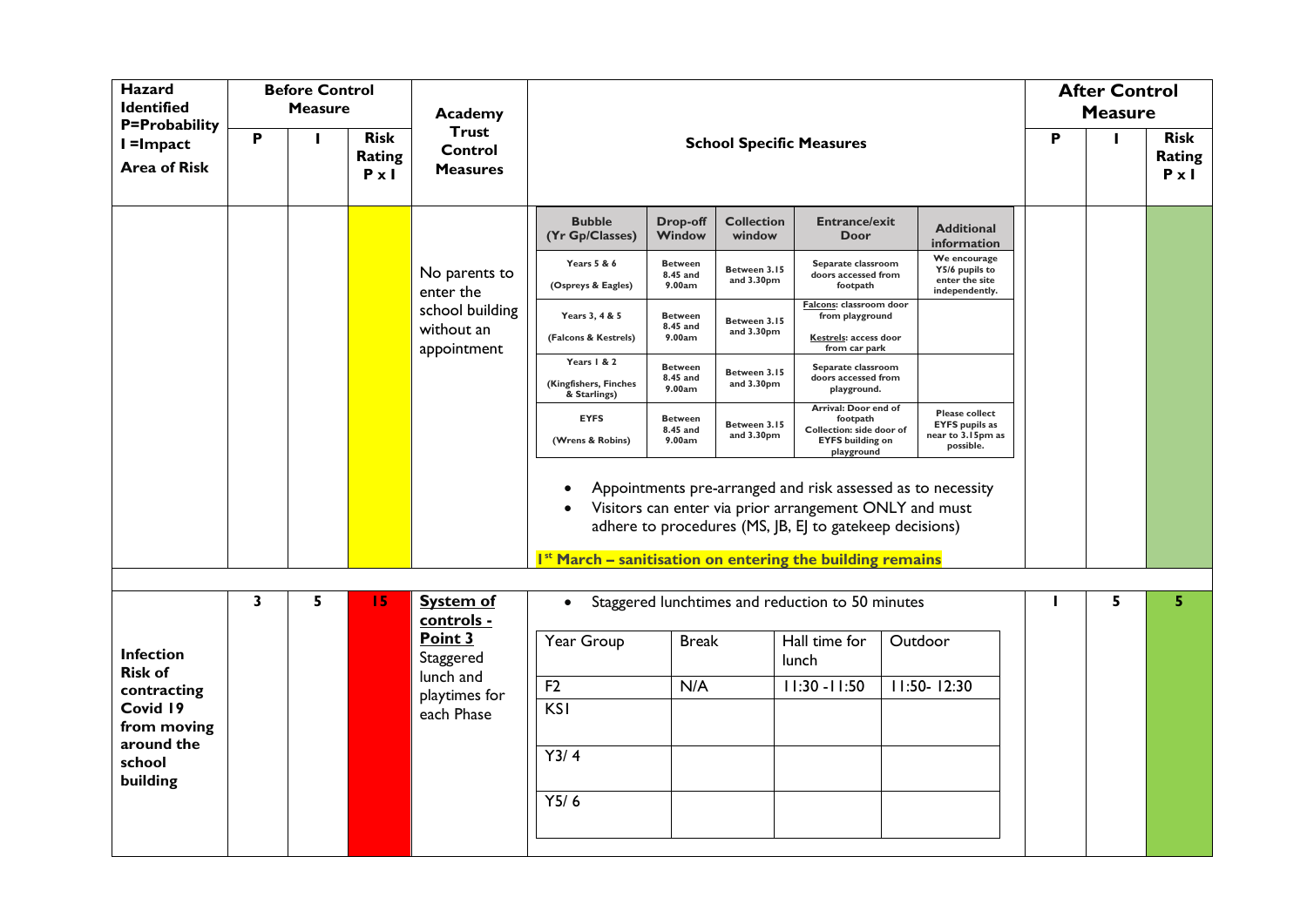| Hazard<br><b>Identified</b>                       |   | <b>Before Control</b><br><b>Measure</b> |                                       | Academy                                                                                                        |                                                                                                                                                                                                                                                                                                                                                                                                                                                                                                                                                                                                                                                                                                                                                                                                                                                                                                                                                                                                                                                                                                                                                                                                               | <b>After Control</b><br><b>Measure</b> |   |                                       |
|---------------------------------------------------|---|-----------------------------------------|---------------------------------------|----------------------------------------------------------------------------------------------------------------|---------------------------------------------------------------------------------------------------------------------------------------------------------------------------------------------------------------------------------------------------------------------------------------------------------------------------------------------------------------------------------------------------------------------------------------------------------------------------------------------------------------------------------------------------------------------------------------------------------------------------------------------------------------------------------------------------------------------------------------------------------------------------------------------------------------------------------------------------------------------------------------------------------------------------------------------------------------------------------------------------------------------------------------------------------------------------------------------------------------------------------------------------------------------------------------------------------------|----------------------------------------|---|---------------------------------------|
| P=Probability<br>I =Impact<br><b>Area of Risk</b> | P |                                         | <b>Risk</b><br>Rating<br>$P \times I$ | <b>Trust</b><br>Control<br><b>Measures</b>                                                                     | <b>School Specific Measures</b>                                                                                                                                                                                                                                                                                                                                                                                                                                                                                                                                                                                                                                                                                                                                                                                                                                                                                                                                                                                                                                                                                                                                                                               | Ρ                                      | ı | <b>Risk</b><br>Rating<br>$P \times I$ |
|                                                   |   |                                         |                                       | Limit the<br>numbers of<br>staff using<br>shared areas<br>such as<br>staffrooms and<br>offices.<br>Schools may | Each phase has own zone to eat and play<br>$\bullet$<br>Dining hall cleaned in between each sitting<br>Face Coverings worn by adults in internal communal areas<br>(corridors, hall) Face coverings advised by government in<br>response to Omicron variant - staff in corridors and<br>communal spaces to wear<br>Two spaces designated for staff lunches now (staff room and<br>breakfast room)<br>No other member of staff to enter office where EJ/BS work-<br>staff must speak at the door threshold<br>Use of CO2 monitors (delivery in Autumn) to monitor air flow<br>and identify places with potential poor air quality- main office,<br>breakfast room, well-being room)<br>Ventilation and good respiratory hygiene -<br>All windows opened am by SFO and Closed by class teacher,<br>Internal doors open where possible to reduce touch surfaces<br>and increase air flow.<br>Classroom doors left open during break and lunchtimes to<br>allow air flow when room is vacant<br>Timetabling - adapted to limit movement<br>Assemblies to be limited to Key Stage in hall (no whole school)<br>Monday - MS in hall to lead with KS1 then KS2<br>$\bullet$<br>Tues- JB in hall to lead KS1 then KS2 |                                        |   |                                       |
|                                                   |   |                                         |                                       | consider<br>operating one<br>way systems,<br>where                                                             | Weds - Phase singing (in hall or classroom) - class teachers<br>$\bullet$<br>lead<br>Thurs - PSHE assemblies - led by class teachers/SLT<br>$\bullet$                                                                                                                                                                                                                                                                                                                                                                                                                                                                                                                                                                                                                                                                                                                                                                                                                                                                                                                                                                                                                                                         |                                        |   |                                       |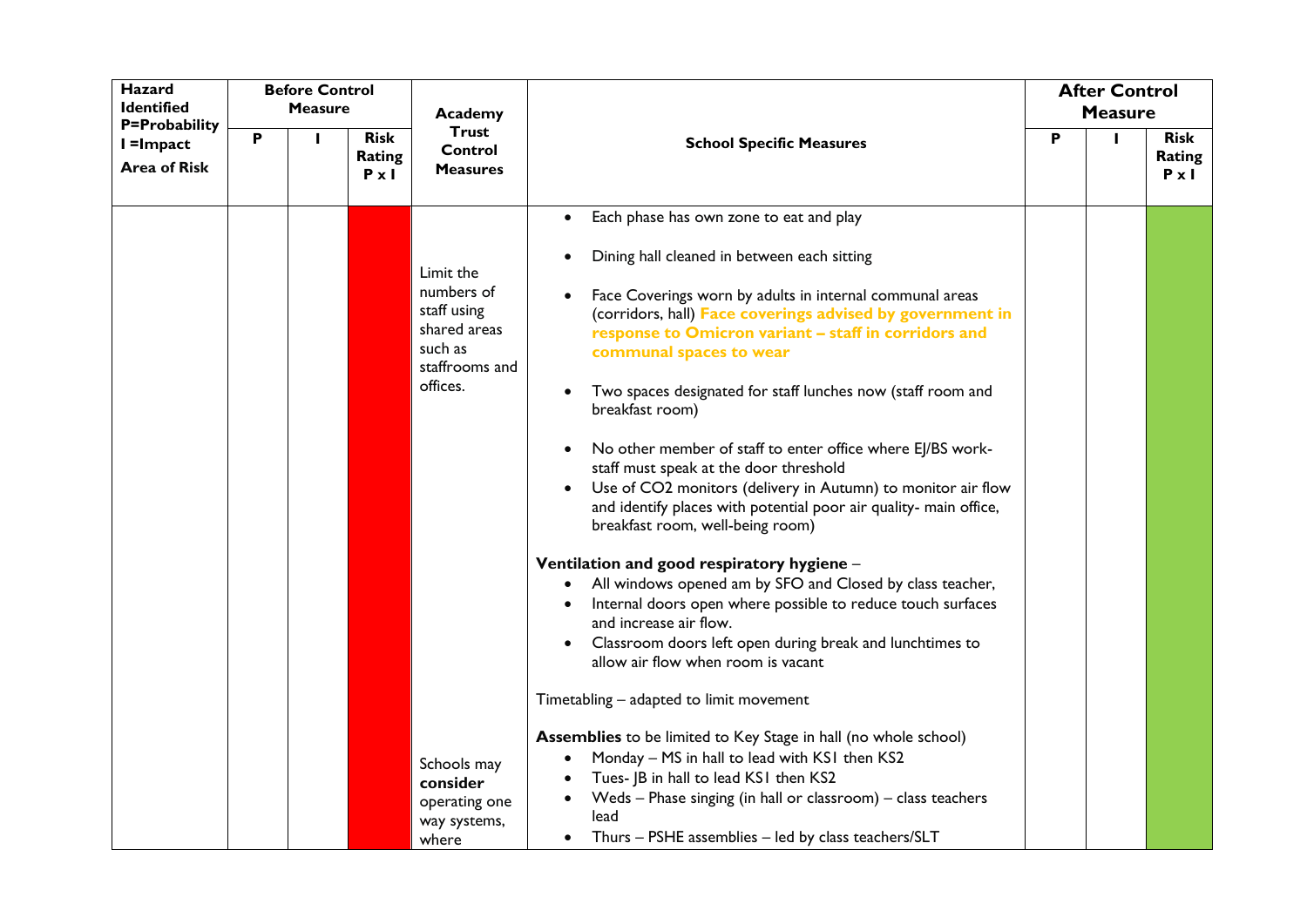| <b>Hazard</b><br><b>Identified</b>                                                                      |              | <b>Before Control</b><br><b>Measure</b> |                                       | Academy                                                                                                                                                        |                                                                                                                                                                                                                                                                                                                                                                                                                                                                                                                                                                                                                      |                             | <b>After Control</b><br><b>Measure</b> |                                       |
|---------------------------------------------------------------------------------------------------------|--------------|-----------------------------------------|---------------------------------------|----------------------------------------------------------------------------------------------------------------------------------------------------------------|----------------------------------------------------------------------------------------------------------------------------------------------------------------------------------------------------------------------------------------------------------------------------------------------------------------------------------------------------------------------------------------------------------------------------------------------------------------------------------------------------------------------------------------------------------------------------------------------------------------------|-----------------------------|----------------------------------------|---------------------------------------|
| P=Probability<br>I =Impact<br><b>Area of Risk</b>                                                       | P            |                                         | <b>Risk</b><br>Rating<br>$P \times I$ | <b>Trust</b><br>Control<br><b>Measures</b>                                                                                                                     | <b>School Specific Measures</b>                                                                                                                                                                                                                                                                                                                                                                                                                                                                                                                                                                                      | P                           | $\mathbf{I}$                           | <b>Risk</b><br>Rating<br>$P \times I$ |
|                                                                                                         |              |                                         |                                       | possible, for<br>shared areas<br>such as<br>corridors and<br>stairs.                                                                                           | • Fri - Phase Celebration assemblies - led by SLT<br>PE - timetabled - See RS rota for hall<br>Music Service - will conduct tuition in the Community Room.<br>Children to wash hands prior and after lesson in their phase toilets.<br>Hand sanitizer and wipes in all teaching spaces.<br>Interventions- Staff to move to child's base area where possible<br>Lunchtimes-<br>Children eat lunch in hall with class and packed lunches eat with hot<br>lunches<br>6th October - Y6 Eagles class to form own bubble due to over<br>10% cases<br>18 <sup>th</sup> October - Y6 able to reintegrate with rest of school |                             |                                        |                                       |
| <b>Infection</b><br><b>Risk of</b><br>contracting<br>Covid 19<br>from direct<br>contact with<br>others. | $\mathbf{3}$ | 5                                       | 15                                    | <b>System</b><br>$\Omega$<br>controls<br>Point I and 2<br>and 4<br>Where<br>possible, pupils<br>to remain<br>within their<br>allocated<br>classes or<br>phases | Catch it, Bin it, Kill it posters and signage in all areas<br>$\bullet$<br>Tissues and pedal bins in all classrooms and main communal<br>areas<br>Children are inducted with the risk assessment in action on<br>Tuesday 7 <sup>th</sup> September<br>Positive handling plans reviewed and communicated (CBU)<br>Behaviour policy updated as per last year.<br>Breakfast Club - $7:45 - 8.45 -$ must be booked in via office: use hall as<br>per last year (not breakfast club room/all windows open for ventilation<br>(doors too if weather allows)/ children from different phases sit<br>together on tables      | $\mathbf{2}$<br>1.3.22<br>3 | 5<br>1.3.22<br>$\mathbf{2}$            | 10<br>1.3.22<br>$\boldsymbol{6}$      |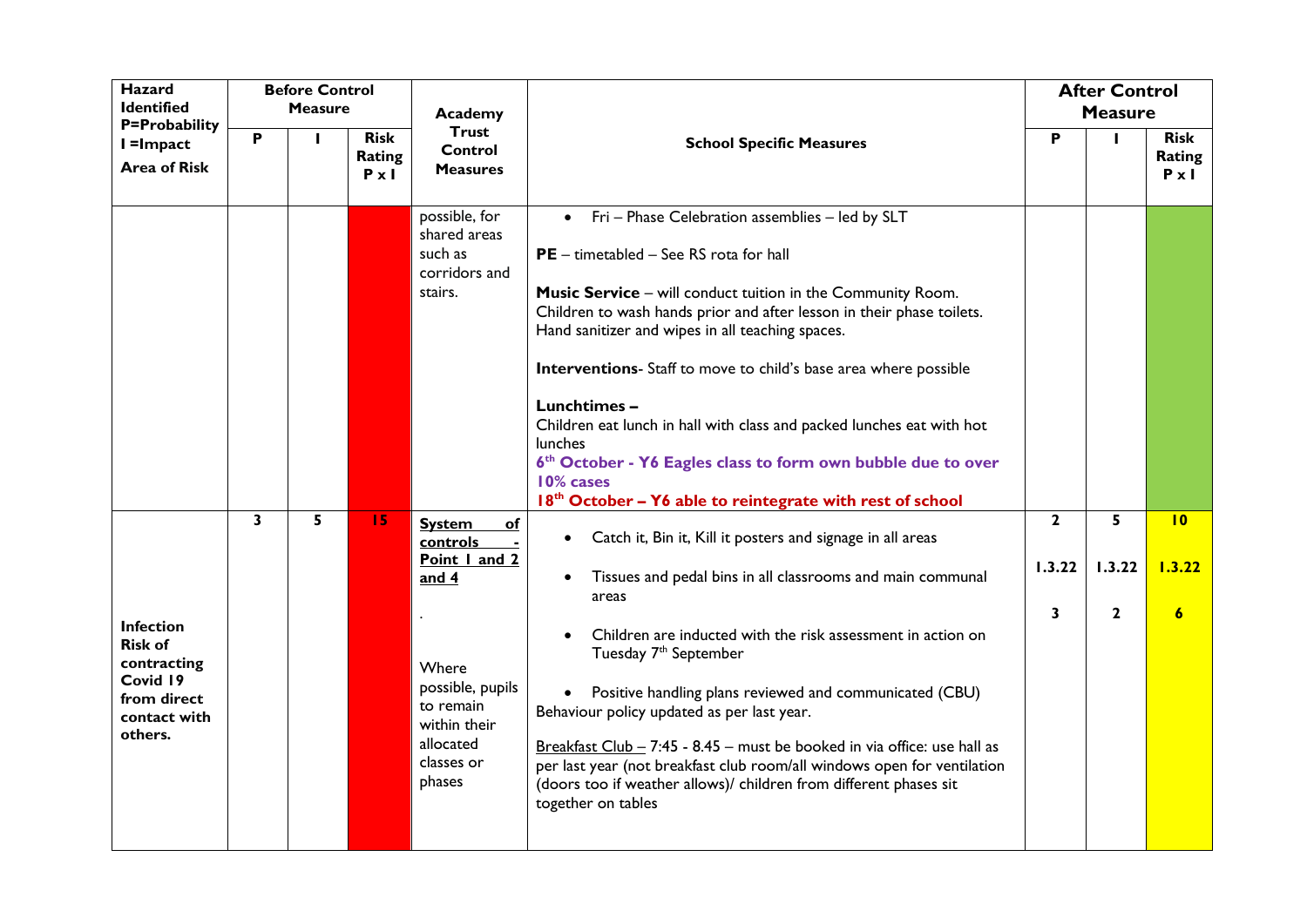| <b>Hazard</b><br><b>Identified</b>                       |   | <b>Before Control</b><br><b>Measure</b> |                                       | Academy                                                                                                                                                                                                          |                                                                                                                                                                                                                                                                                                                                                                                                                                                                                                                                                                                                                                                                                                                                                                                                                                                                                                                                                                                                                                                                                                                                                                      |   | <b>After Control</b><br><b>Measure</b> |                                       |
|----------------------------------------------------------|---|-----------------------------------------|---------------------------------------|------------------------------------------------------------------------------------------------------------------------------------------------------------------------------------------------------------------|----------------------------------------------------------------------------------------------------------------------------------------------------------------------------------------------------------------------------------------------------------------------------------------------------------------------------------------------------------------------------------------------------------------------------------------------------------------------------------------------------------------------------------------------------------------------------------------------------------------------------------------------------------------------------------------------------------------------------------------------------------------------------------------------------------------------------------------------------------------------------------------------------------------------------------------------------------------------------------------------------------------------------------------------------------------------------------------------------------------------------------------------------------------------|---|----------------------------------------|---------------------------------------|
| <b>P=Probability</b><br>I =Impact<br><b>Area of Risk</b> | P |                                         | <b>Risk</b><br>Rating<br>$P \times I$ | <b>Trust</b><br>Control<br><b>Measures</b>                                                                                                                                                                       | <b>School Specific Measures</b>                                                                                                                                                                                                                                                                                                                                                                                                                                                                                                                                                                                                                                                                                                                                                                                                                                                                                                                                                                                                                                                                                                                                      | P |                                        | <b>Risk</b><br>Rating<br>$P \times I$ |
|                                                          |   |                                         |                                       | <b>System</b><br><u>of</u><br><b>controls</b><br>Point I and 2<br>Access to hand<br>cleaning<br>facilities<br>and<br>ensure frequent<br>hand<br>cleaning<br>the<br>across<br>school day for<br>pupils and staff. | All teaching rooms have:<br>Hand sanitiser<br><b>Wipes</b><br>Sink (not Hub)<br>Paper towels<br>Pedal bins<br>Signage<br>Class teachers responsible for checking c/rooms & report issues to<br>MS/EJ<br>YI - Y6 pupil's own pencil cases to avoid sharing basic, most frequently<br>used resources<br>November onwards: CO2 monitor<br>Hygiene and handwashing<br>• Clear arrival and signing in procedures for staff in place<br>Hand cleaning occurs every time the pupils re-enter the<br>$\bullet$<br>classroom (PE, break, lunch) as well as arrival/collection times<br><b>Face coverings (at this current time Sept <math>6^{\text{th}}</math> adults who work</b><br>in classrooms may choose to wear a face covering around any<br>communal areas inside school.<br>• Face coverings will be available but staff are permitted to use<br>their own if they prefer.<br>Communal areas = corridors, hall - Review in accordance with<br>local infection rates<br>Face coverings advised by government in response to Omicron<br>variant - staff in corridors and communal spaces to wear<br>Updated /COVID-19 isolation rules and procedures<br>communicated: |   |                                        |                                       |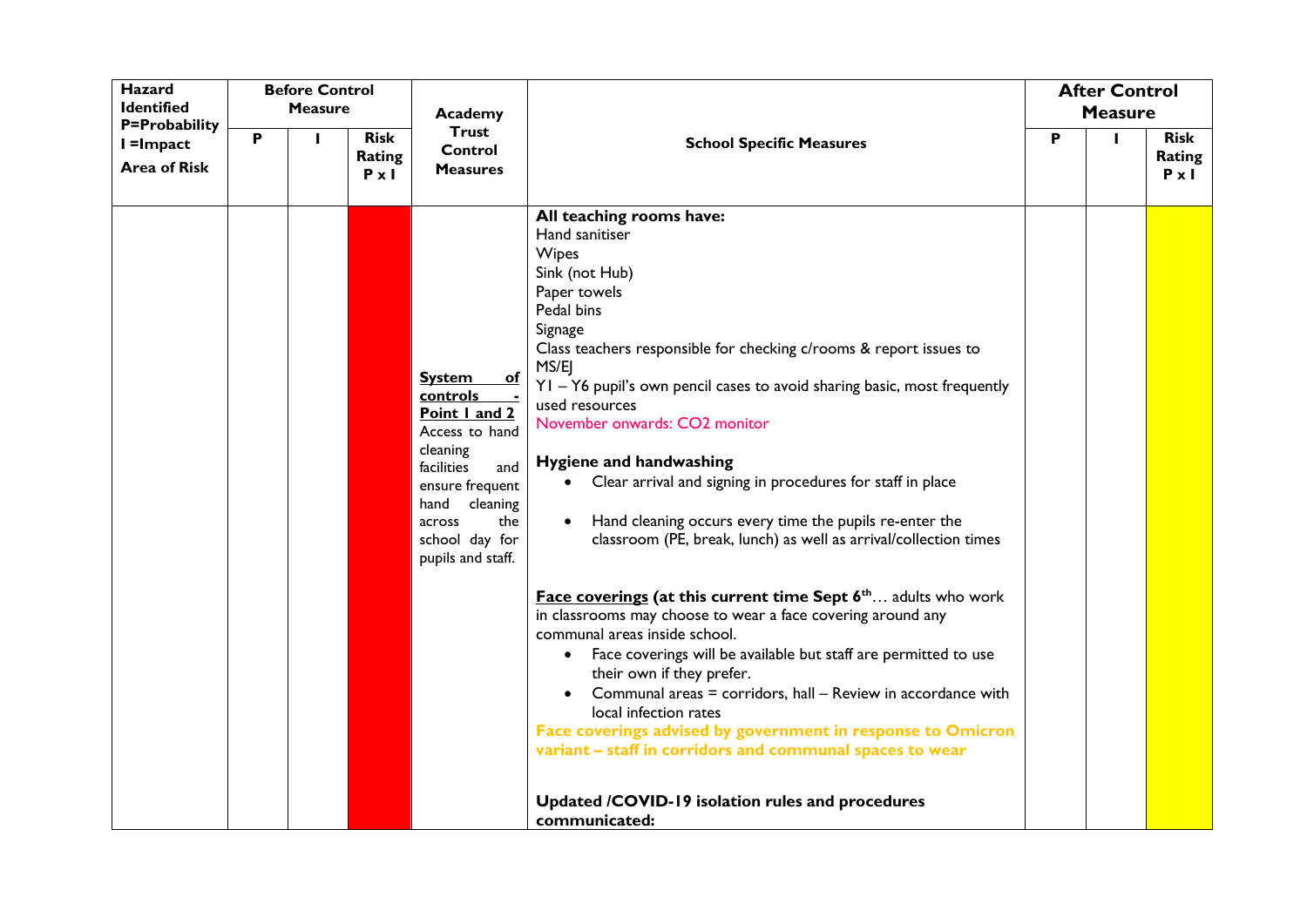| Hazard<br><b>Identified</b>         |   | <b>Before Control</b><br><b>Measure</b> |                                       |                                                |                                                                                                                                                                                                                               |              | <b>After Control</b> |                                       |
|-------------------------------------|---|-----------------------------------------|---------------------------------------|------------------------------------------------|-------------------------------------------------------------------------------------------------------------------------------------------------------------------------------------------------------------------------------|--------------|----------------------|---------------------------------------|
| <b>P=Probability</b>                |   |                                         |                                       | Academy<br><b>Trust</b>                        |                                                                                                                                                                                                                               |              | <b>Measure</b>       |                                       |
| $l =$ Impact<br><b>Area of Risk</b> | P |                                         | <b>Risk</b><br>Rating<br>$P \times I$ | Control<br><b>Measures</b>                     | <b>School Specific Measures</b>                                                                                                                                                                                               | P            | $\mathbf{I}$         | <b>Risk</b><br>Rating<br>$P \times I$ |
|                                     |   |                                         |                                       |                                                | Direct contact only isolate if over 18 yrs and 6 months and<br>not vaccinated - others seek PCR test of direct contact but<br>can remain in school)<br>Parents/staff aware of symptoms and need to isolate if person          |              |                      |                                       |
|                                     |   |                                         |                                       |                                                | unwell until negative test result sought if symptomatic<br>Outbreak management updated - 5 cases or more in 10 days<br>(contacts) or 10% of school population - seek further advice<br>from Public Health Dept                |              |                      |                                       |
|                                     |   |                                         |                                       |                                                | <b>Contingency plan</b> (may revert back to face masks, strict<br>bubble organisation, deep cleaning, masks on site for parents<br>etc)- see previous RA for March to July 21                                                 |              |                      |                                       |
|                                     |   |                                         |                                       |                                                | 6th October - Y6 Eagles class to form own bubble due to over<br>10% cases<br>18 <sup>th</sup> October - Y6 able to reintegrate with rest of school<br>I <sup>st</sup> March - face coverings at staff discretion in corridors |              |                      |                                       |
|                                     | 3 | 5                                       | 15                                    | Increased level<br>of cleaning,<br>including a | Cleaner on site full time (rota in place for high touch areas)<br>$\bullet$<br>MS/SM to lead                                                                                                                                  | $\mathbf{2}$ | 5                    | 10                                    |
| <b>Infection</b>                    |   |                                         |                                       | cleaner onsite<br>whilst buildings             | Main clean takes place either at 6am prior to school opening or<br>after school (from 3.40pm onwards)                                                                                                                         | 1.3.22       | 1.3.22               | 1.3.22                                |
| <b>Risk of</b><br>contracting       |   |                                         |                                       | are occupied.                                  |                                                                                                                                                                                                                               | $\mathbf{2}$ | $\mathbf{2}$         | 4                                     |
| Covid 19<br>from                    |   |                                         |                                       | All surfaces to<br>be thoroughly               | Surface cleaning happens twice per day (public areas).<br>$\bullet$                                                                                                                                                           |              |                      | (green)                               |
| surfaces.                           |   |                                         |                                       | cleaned at the                                 | Classrooms surface wipe at lunchtime.<br>$\bullet$                                                                                                                                                                            |              |                      |                                       |
|                                     |   |                                         |                                       | end and<br>beginning of<br>each day,           | All toilets cleaner three times per day.                                                                                                                                                                                      |              |                      |                                       |
|                                     |   |                                         |                                       | including door<br>handles etc                  | Staff to remain in classrooms where possible if staying on site<br>after 3.30pm                                                                                                                                               |              |                      |                                       |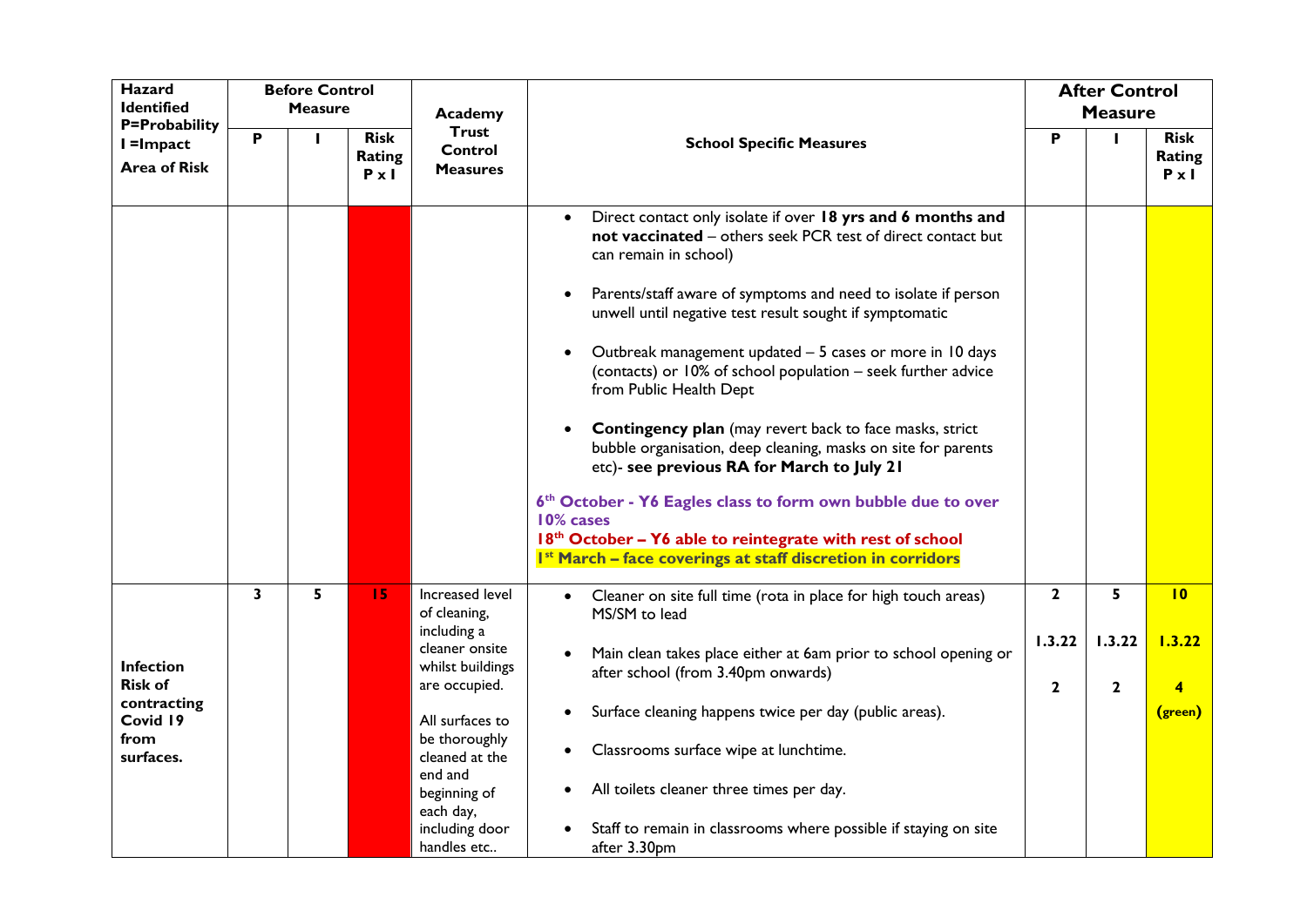| Hazard<br><b>Identified</b>                                                                     |                         | <b>Before Control</b><br><b>Measure</b> |                                       | Academy                                                                                                                                                                                                                                                                                                                                    |                                                                                                                                                                                                                                                                                                                                                                                                                                                                                                                                                                                                             |              | <b>After Control</b><br><b>Measure</b> |                                       |
|-------------------------------------------------------------------------------------------------|-------------------------|-----------------------------------------|---------------------------------------|--------------------------------------------------------------------------------------------------------------------------------------------------------------------------------------------------------------------------------------------------------------------------------------------------------------------------------------------|-------------------------------------------------------------------------------------------------------------------------------------------------------------------------------------------------------------------------------------------------------------------------------------------------------------------------------------------------------------------------------------------------------------------------------------------------------------------------------------------------------------------------------------------------------------------------------------------------------------|--------------|----------------------------------------|---------------------------------------|
| <b>P=Probability</b><br>$l =$ Impact<br><b>Area of Risk</b>                                     | P                       |                                         | <b>Risk</b><br>Rating<br>$P \times I$ | <b>Trust</b><br>Control<br><b>Measures</b>                                                                                                                                                                                                                                                                                                 | <b>School Specific Measures</b>                                                                                                                                                                                                                                                                                                                                                                                                                                                                                                                                                                             | P            | ı                                      | <b>Risk</b><br>Rating<br>$P \times I$ |
|                                                                                                 |                         |                                         |                                       | Full deep clean<br>of areas where<br>confirmed<br>Covid 19 has<br>been identified.                                                                                                                                                                                                                                                         | Children's Mobile phones must be handed to class teacher and<br>kept in a sealed labelled Bag in classroom - at child and parents<br>own risk<br>Birthday buns can be brought in but must be sealed and shop<br>bought and consumed on premises following handwashing<br>Shared resources thoroughly cleaned after each use                                                                                                                                                                                                                                                                                 |              |                                        |                                       |
| <b>Risk of</b><br>contracting<br>Covid 19<br>from a pupil<br>or adult<br>displaying<br>symptoms | $\overline{\mathbf{4}}$ | 5                                       | 20                                    | <b>System of</b><br>controls -<br>Point I<br>measure<br>Allocation of a<br>room/space<br>within building<br>for isolation of<br>indiv displaying<br>symptoms.<br>Flow charts for<br>suspected<br>cases.<br>Supervision,<br>until pupil/<br>adult. leaves<br>building to be<br>done at<br>distance where<br>possible & with<br>approp. PPE. | Onex isolation room (well-being room)<br>$\bullet$<br>Equipment replenished and checked daily- BS to lead<br>PPE in isolation room for staff and children<br>PPE available and staff trained as part of induction and guidance<br>$\bullet$<br>Ensure all staff are clear with procedures and flow charts<br>$\bullet$<br>MS/JB/EJ informed if any suspected symptomatic people<br>Update Staff handbook - MS<br>Circulate procedures to parents<br>Risk assessment available to parents via website<br>Staff vigilance and awareness of circumstance and symptoms-<br>staff responsibility to inform MS/JB | $\mathbf{2}$ | 5                                      | 10                                    |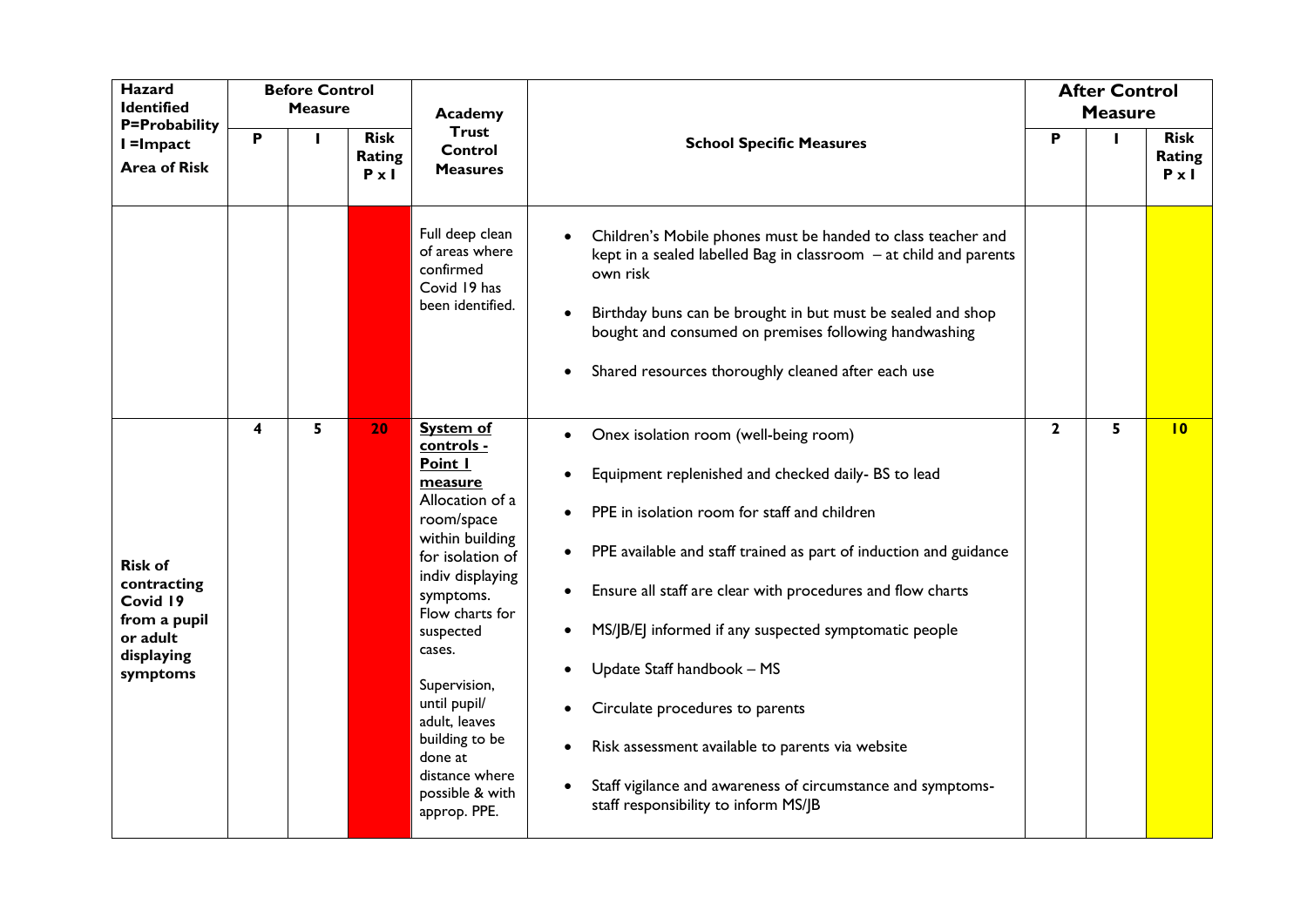| <b>Hazard</b><br><b>Identified</b>                                                                                                      |   | <b>Before Control</b><br><b>Measure</b> |                                       |                                                                                                                                                                                                                                                                                    |                                                                                                                                                                                                                                                                                                                                                                                                                            |   | <b>After Control</b> |                                       |
|-----------------------------------------------------------------------------------------------------------------------------------------|---|-----------------------------------------|---------------------------------------|------------------------------------------------------------------------------------------------------------------------------------------------------------------------------------------------------------------------------------------------------------------------------------|----------------------------------------------------------------------------------------------------------------------------------------------------------------------------------------------------------------------------------------------------------------------------------------------------------------------------------------------------------------------------------------------------------------------------|---|----------------------|---------------------------------------|
| <b>P=Probability</b>                                                                                                                    |   |                                         |                                       | Academy<br><b>Trust</b>                                                                                                                                                                                                                                                            |                                                                                                                                                                                                                                                                                                                                                                                                                            |   | <b>Measure</b>       |                                       |
| I =Impact<br><b>Area of Risk</b>                                                                                                        | P |                                         | <b>Risk</b><br>Rating<br>$P \times I$ | Control<br><b>Measures</b>                                                                                                                                                                                                                                                         | <b>School Specific Measures</b>                                                                                                                                                                                                                                                                                                                                                                                            | P |                      | <b>Risk</b><br>Rating<br>$P \times I$ |
|                                                                                                                                         |   |                                         |                                       | Individuals to<br>report any<br>family members<br>who are<br>displaying signs<br>of Covid 19.<br>Pupils and staff<br>members to<br>not enter the<br>building if they<br>display signs of<br>Covid 19.<br>Deep clean of<br>areas used by<br>individuals who<br>display<br>symptoms. | Staff vigilance as children arrive in the morning-and throughout<br>$\bullet$<br>the day any child with symptoms must be accompanied by a<br>staff member immediately to isolation room with same member<br>of staff (Digital Thermometers available)<br>BS informed so can adjust register and track isolation days.<br>testing evidence etc<br>I <sup>st</sup> March – surface clean continues at lunchtime              |   |                      |                                       |
| <b>Risk of</b><br>contracting<br>Covid 19<br>from a pupil<br>/adult who<br>requires<br>medical<br>attention and<br>or personal<br>care. | 3 | 5.                                      | 15                                    | Staff to use<br>appropriate<br>PPE when<br>attending to<br>individuals<br>who require<br>care.                                                                                                                                                                                     | Visors for high risk activity if staff request (nappy changing, child<br>$\bullet$<br>vomiting etc made available<br>Aprons, gloves for PPE and disposed of approp after use<br>following DfE guidance.<br>BS to ensure all PPE is in stock and replenished<br>Staggered start dates for new to F1 to ensure children's needs<br>are fully assessed and met and intimate care plans can be put in<br>place (EYFS Teachers) |   | 5                    | 5                                     |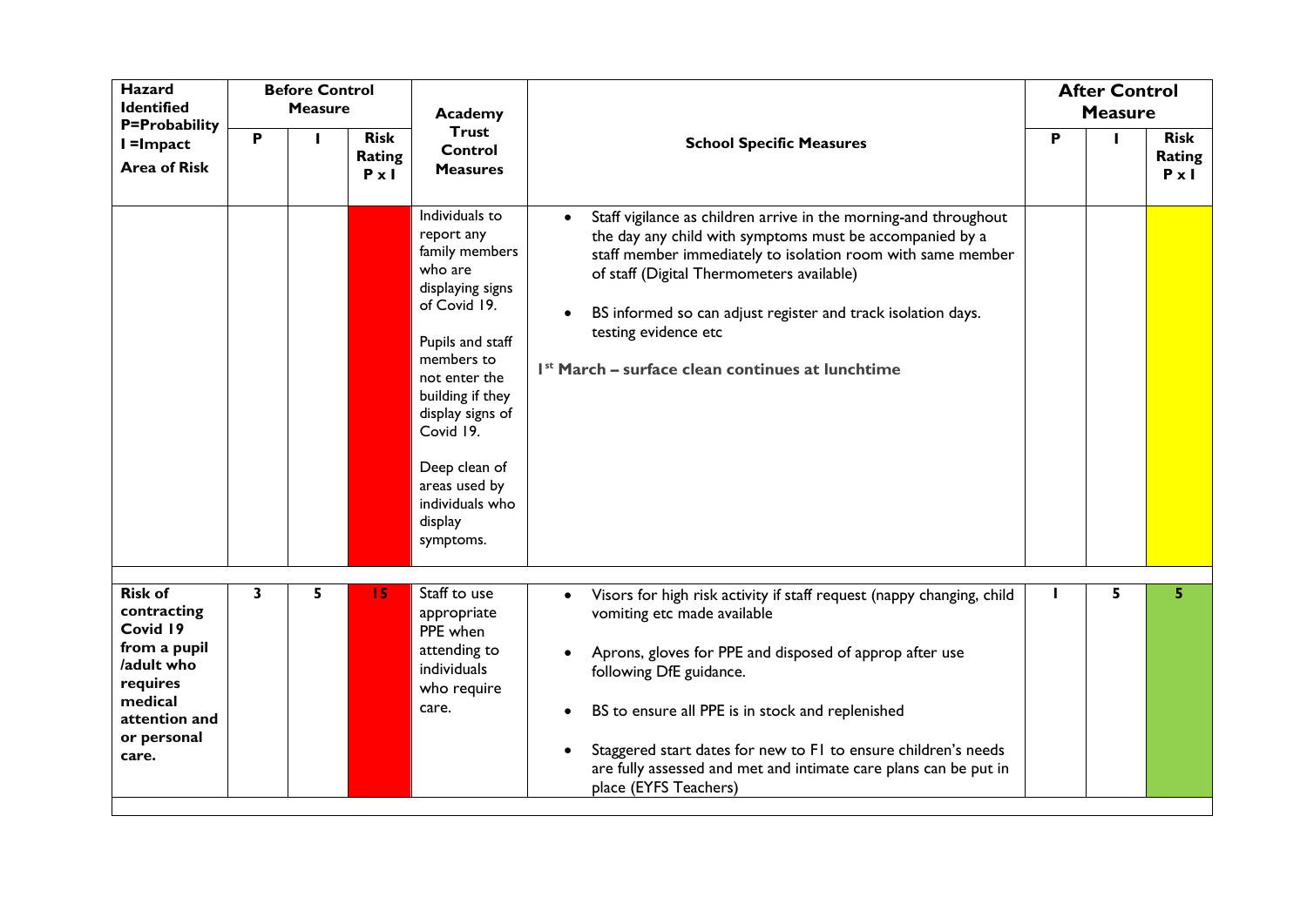| <b>Hazard</b><br><b>Identified</b><br><b>P=Probability</b>                                                                       |              | <b>Before Control</b><br><b>Measure</b> |                                       | Academy                                                                                                                                                                              |                                                                                                                                                                                                                               |                | <b>After Control</b><br><b>Measure</b> |                                       |
|----------------------------------------------------------------------------------------------------------------------------------|--------------|-----------------------------------------|---------------------------------------|--------------------------------------------------------------------------------------------------------------------------------------------------------------------------------------|-------------------------------------------------------------------------------------------------------------------------------------------------------------------------------------------------------------------------------|----------------|----------------------------------------|---------------------------------------|
| I =Impact<br><b>Area of Risk</b>                                                                                                 | P            |                                         | <b>Risk</b><br>Rating<br>$P \times I$ | <b>Trust</b><br><b>Control</b><br><b>Measures</b>                                                                                                                                    | <b>School Specific Measures</b>                                                                                                                                                                                               | P              |                                        | <b>Risk</b><br>Rating<br>$P \times I$ |
| <b>Risk of</b><br>delayed<br>evacuation of<br>the building<br>due to Covid<br>19 changes<br>within<br>school.                    | $\mathbf{2}$ | 5                                       | 10                                    | Within the<br>first week of<br>pupils<br>returning<br>schools,<br>practice fire<br>drills to take<br>place.                                                                          | Fire evacuation procedures revert to pre covid plan – no one<br>way system in event of emergency - all classes exit via nearest<br>exit<br>Critical incident plan updated and accessible with cascade of<br>staff-MS          |                | 5                                      | 5                                     |
| Risk of staff,<br>children and<br>any visitors<br>not adhering<br>to<br>procedures                                               | $\mathbf{3}$ | 5                                       | 15                                    | Ensure all staff<br>have seen and<br>understood<br><b>COVID</b> risk<br>assessment<br>Ensure signage<br>is displayed<br>around school<br>for staff,<br>parents & ch<br>to adhere to. | Staff briefed, consulted and updated regularly<br>$\bullet$<br>Newsletter to parents outlining procedures (pre-September<br>opening) and updated if any changes occur<br>Posters displayed around one-way system<br>$\bullet$ | $\overline{2}$ | 5                                      | 10                                    |
| <b>Risk of</b><br>vulnerable<br>staff, pupils<br>or those<br>living with<br>vulnerable<br>peopled<br>contracting<br><b>COVID</b> | 3            | 5                                       | 15                                    |                                                                                                                                                                                      | Individual RA in place for vulnerable staff including pregnant staff                                                                                                                                                          |                | 5                                      | 10                                    |

# *Identification of risks*

The Risk Management Standard states that risk identification should be approached in a methodical way to ensure that all significant activities have been identified and all the risks flowing from these activities have been defined.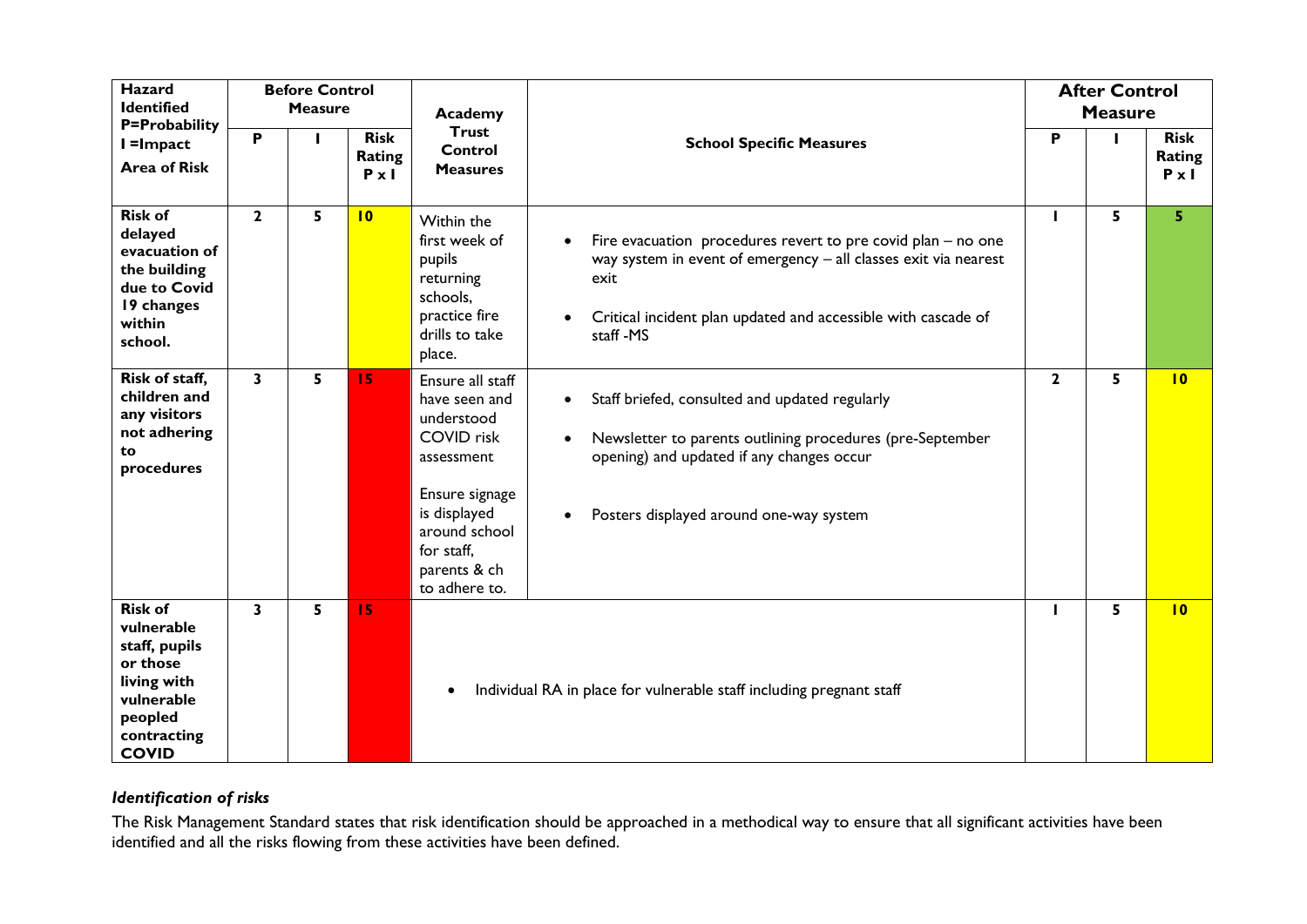### *Evaluation of risks*

The Risk Management Standard states that risks should be evaluated against agreed criteria to make decisions about the significance of risks The Trust uses a 5 x 5 Matrix to assess impact and probability as high to low, as illustrated in the diagram below: With 5 x 5 having High Impact and High Probability (see appendix section 2 and 3)

| <b>Score</b> | Probability     | <i>Impact</i>  |
|--------------|-----------------|----------------|
|              | Remote          | Insignificant  |
|              | <b>Unlikely</b> | <b>Minor</b>   |
|              | <b>Possible</b> | Moderate       |
| 4            | Likely          | <b>Serious</b> |
|              | Certainty       | Catastrophic   |

*For example - A hazard such as an insecure school entrance would be judged as Likely (4) this would result in undesirable visitors entering the site with potentially Catastrophic consequence (5) thus resulting in a score before measures have been introduced of 4x5 = 20. Following measures being implemented this is reduced to Remote (1) probability. The impact however still remains Catastrophic (5) and so the overall score reduces to 1x5= 5.* 

#### *Risk appetite*

The term risk appetite describes the Trust's readiness to accept risks and those risks it would seek to reduce. The Trust's risk threshold is the boundary delineated by the red shaded area (represented by scores of 5 and above with scores 15 and above requiring immediate attention) in the risk matrix in paragraph 3.3. Above this threshold, the Trust will actively seek to manage risks and will prioritise time and resources to reducing, avoiding or mitigating these risks.

#### *Addressing risks*

When responding to risks, the Trust will seek to ensure that it is managed and does not develop into an issue where the potential threat materialises. The Trust will adopt one of the 3 risk responses outlined below:

Assume Treated (or Mitigate) Counter measures are put in place that will either stop a problem or threat occurring or prevent it from having an impact on the business Or the response actions either reduce the likelihood of a risk developing, or limit the impact on the Trust to acceptable levels. Treat (Transfer) The risk is transferred to a third party, for example through an insurance policy.